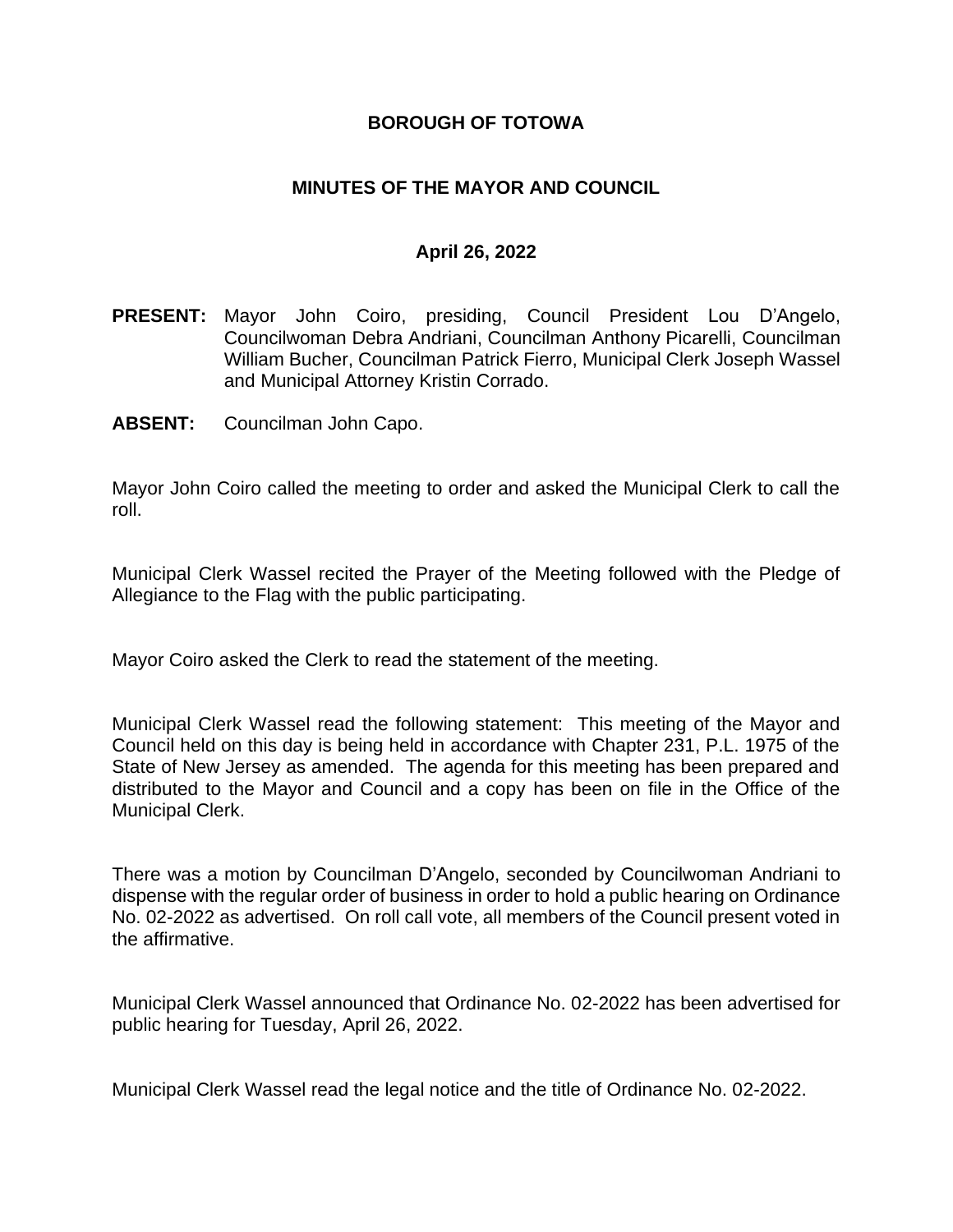There was a motion by Councilman D'Angelo, seconded by Councilwoman Andriani to open the public hearing. On roll call vote, all members of the Council present voted in the affirmative.

Mayor Coiro asked if any citizens wished to be heard on Ordinance No. 02-2022.

CITIZENS HEARD:

There were no citizens who wished to be heard.

There was a motion by Councilman D'Angelo, seconded by Councilwoman Andriani to close the public hearing. On roll call vote, all members of the Council present voted in the affirmative.

Municipal Clerk Wassel read Ordinance No. 02-2022 by title:

## **ORDINANCE NO. 02-2022**

## **CALENDAR YEAR 2022 ORDINANCE TO EXCEED THE MUNICIPAL BUDGET APPROPRIATION LIMITS AND TO ESTABLISH A CAP BANK (N.J.S.A. 40A:4-45.14)**

There was a motion by Councilman D'Angelo, seconded by Councilwoman Andriani to adopt Ordinance No. 02-2022 on second and final reading. On roll call vote, all members of the Council present voted in the affirmative.

There was a motion by Councilman D'Angelo, seconded by Councilwoman Andriani to revert to the regular order of business. On roll call vote, all members of the Council present voted in the affirmative.

Mayor Coiro asked if any members of the Council, the Municipal Clerk or the Municipal Attorney wished to address the Council.

Councilman D'Angelo: Commented that both the Baseball & Softball Opening Day Ceremony and the Auto Show were great.

Minutes 04/26/2022 **Page 2**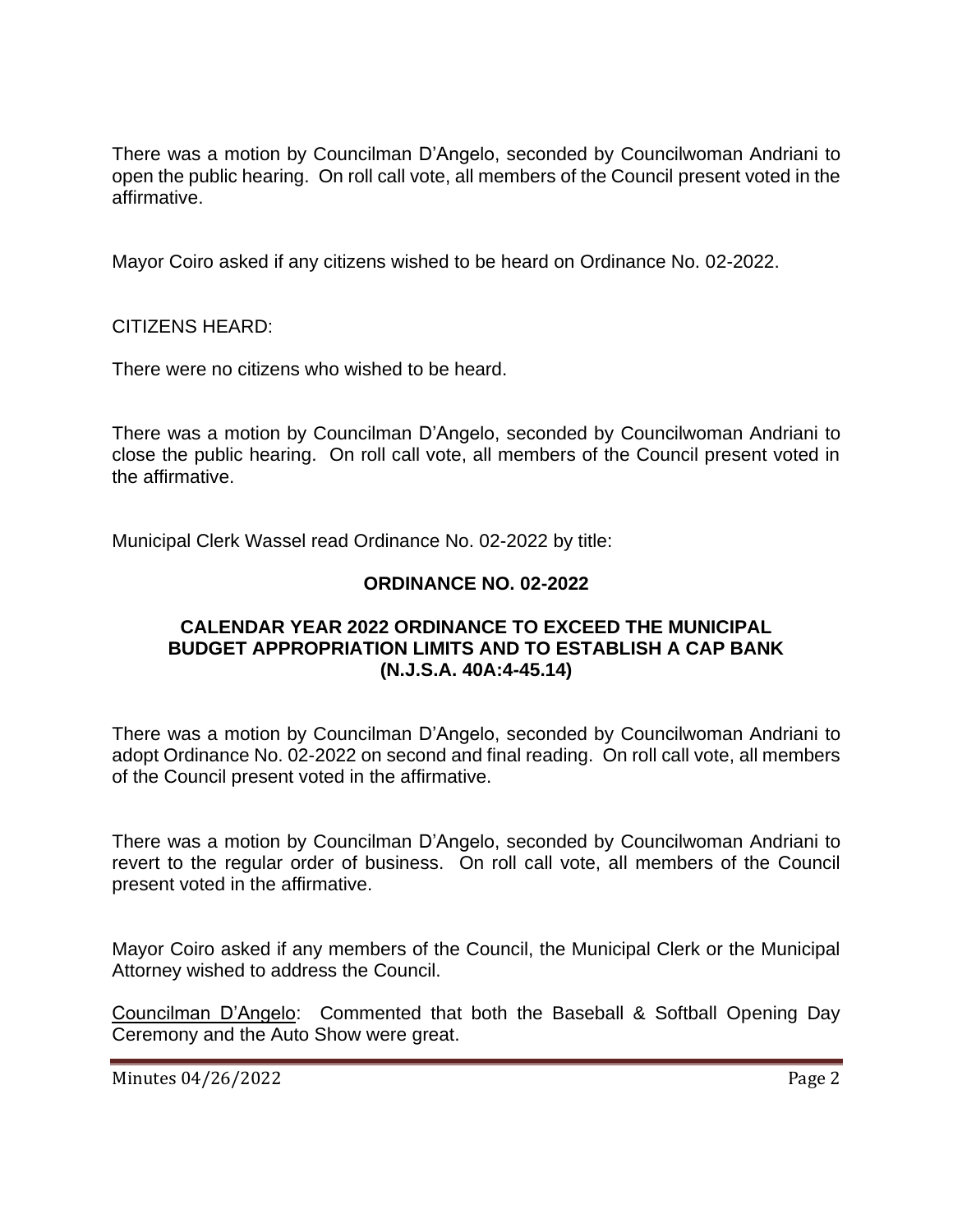Councilwoman Andriani: Reiterated that the Borough was hopping this past weekend, with the Opening Day Ceremony for Baseball and Softball, the Rummage Sale at the Library, the Food Drive by Senator Kristin Corrado, and the Car Show.

# CITIZENS HEARD:

Bernadette Hilway, 114 Bogert Street: Wants to know what needs to be done to get businesses and some residents to keep their properties clean and up to code. And now the bank property at 515 Union Boulevard joins the list of other businesses along Union Boulevard that need to clean up their properties. Mayor Coiro: Said he spoke to Construction Code Official Allan Burghardt about these problems and his department has issued some summonses and also said that our Department of Public Works is taking care of cleaning up Pappy's and then we will bill them for the work or put a lien on their property. Bernadette Hilway: Said that the house on Bogert Street is still a mess and still has the broken window covered with wood. Mayor Coiro: Told her that inspector John Waryas has been there, and we will send him back to take care of this.

There was a motion by Councilman D'Angelo, seconded by Councilwoman Andriani to approve the Minutes of the Mayor and Council for the meeting of April 12, 2022. On roll call vote, all members of the Council present voted in the affirmative.

COMMITTEE ON FINANCE:

There was a motion by Councilman Picarelli, seconded by Councilman D'Angelo to approve Resolution No. 2022-10 for the payment of bills. On roll call vote, all members of the Council present voted in the affirmative.

There was a motion by Councilman Picarelli, seconded by Councilman D'Angelo to adopt the following Resolution Authorizing The Mayor To Sign The Certification To Comply With The Requirements Set Forth In N.J.A.C. 7:26A-11. On roll call vote, all members of the Council present voted in the affirmative.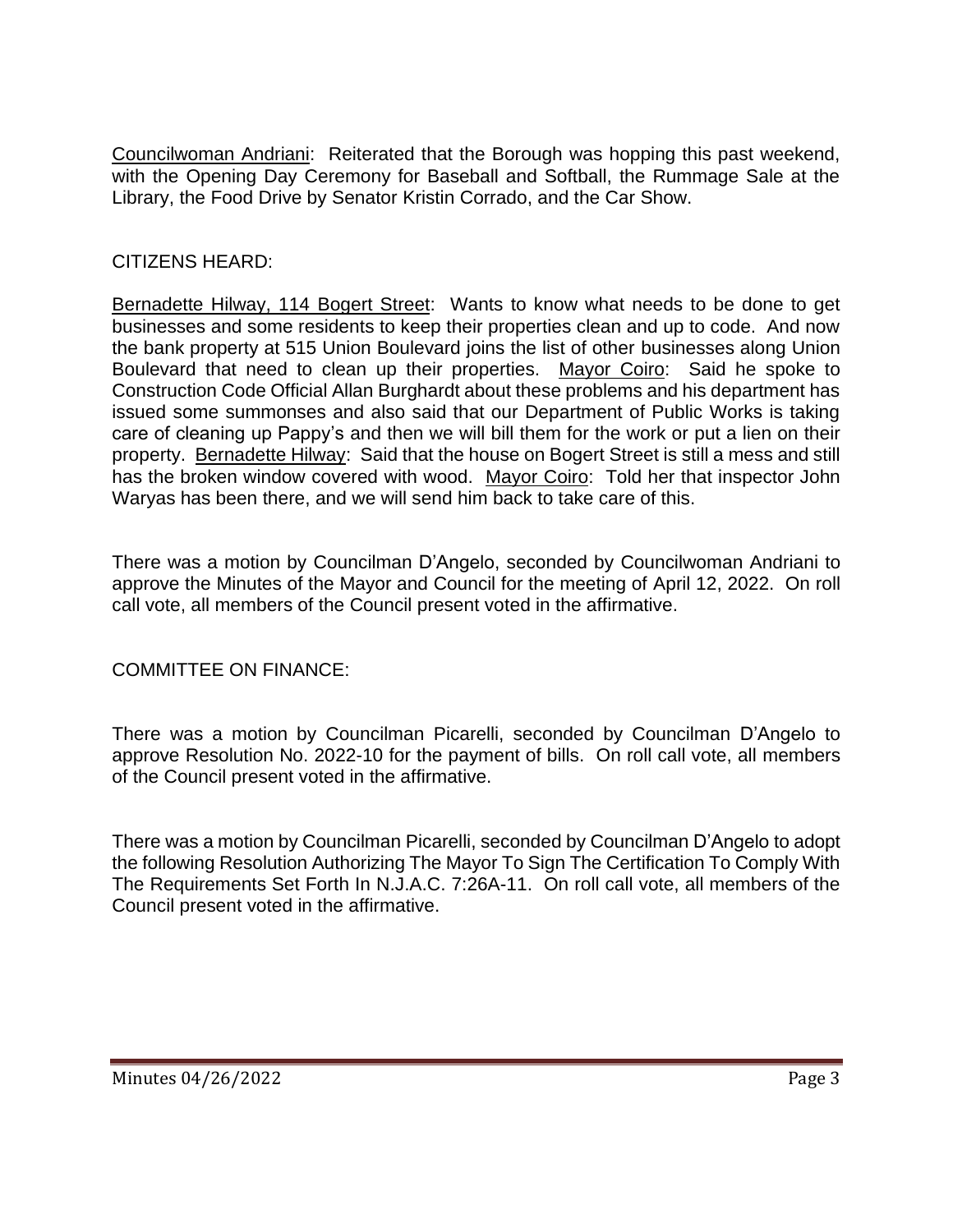# RESOLUTION NO. 55-2022

WHEREAS, the Clean Communities and Recycling Act of 1981 created the Municipal Tonnage Grant (MTG) program, whereby municipalities could receive a grant for the amount of materials documented as being recycled during the previous calendar year; and

WHEREAS, in 1987, the New Jersey Statewide Mandatory Source Separation and Recycling Act, specifically N.J.S.A. 13:1E-99.16, mandated the governing body of each municipality to submit an annual Recycling Tonnage Report summarizing the amount of material recycled during the previous calendar year; and

WHEREAS, in January 2008, the Recycling Enhancement Act (REA), N.J.S.A. 13:1E-96, specifically P.L. 2007, c. 311, reestablished funding for local recycling programs through a tax of \$3.00 per ton on all solid waste accepted for disposal or transfer at solid waste facilities in New Jersey except those designed exclusively to transport waste by railroad (N.J.S.A. 13:1E-96.5); and

WHEREAS, the REA requires that a Certified Recycling Coordinator (CRC-sometimes referred to as a Certified Recycling Professional-CRP) certify recycling tonnage reports, specifies that grants received may only be expended on recycling (N.J.S.A. 13:1E-96(b)1) and that the amount of grant monies received by the municipality shall not be less than the annual amount of recycling tax paid by the municipality (N.J.S.A. 13:1E-96(b)1); and

WHEREAS, pursuant to N.J.S.A. 13:1E-96a, the Department of Environmental Protection (DEP), Division of Solid and Hazardous Waste (DSHW) administers the MTG program; and

WHEREAS, the DEP implemented several changes to the program beginning with the 2017 MTG application, and whereby now a complete 2021 MTG application consists of: a 2021 Recycling Tonnage Report; an Expenditure Report for 2018 MTG funds; a statement that the municipality complied in calendar year 2021 with the Standards for Municipalities and intends to comply with same in calendar year 2022; a statement that the Municipal Recycling Coordinator (MRC) intends to attend at least one County sponsored recycling meeting during calendar year 2022; and a statement that the MRC intends to visit/tour at least one Class A recycling center during calendar year 2022.

NOW, THEREFORE, BE IT RESOLVED, that the Municipal Council of the Borough of Totowa, County of Passaic, New Jersey does hereby authorize Mayor John Coiro to sign the Certification of Compliance (N.J.A.C. 7:26A-11 "Standards for Municipalities").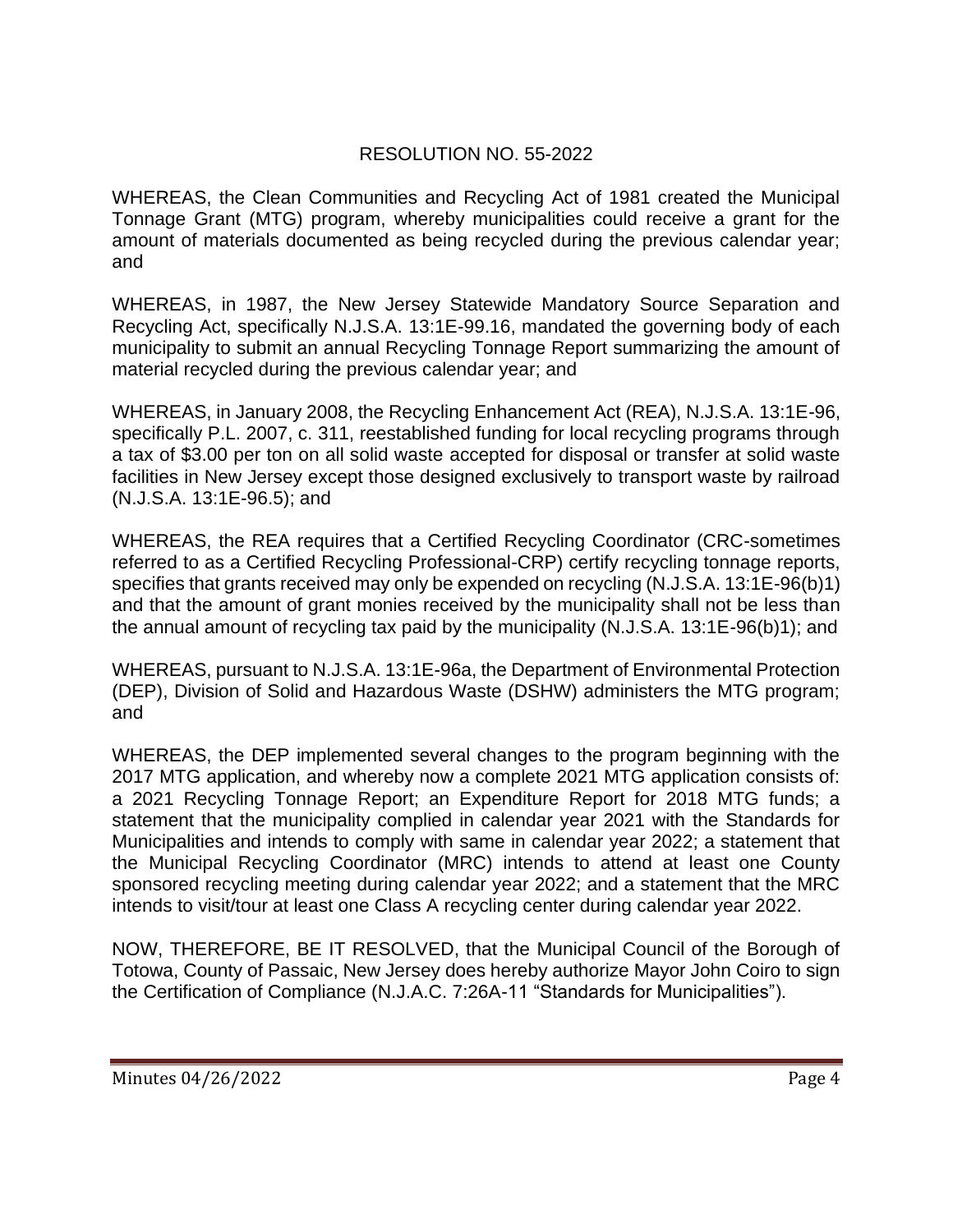COMMITTEE ON PUBLIC SAFETY:

There was no report.

COMMITTEE ON PUBLIC WORKS:

There was no report.

COMMITTEE ON ENGINEERING & PUBLIC PROPERTY:

A letter was received from the American Legion requesting permission to use the Municipal Parking Lot on Sunday, May 1, 2022 for a Casino Trip to Bethlehem, Pennsylvania. There was a motion by Councilwoman Andriani, seconded by Councilman D'Angelo to grant permission. On roll call vote, all members of the Council present voted in the affirmative.

COMMITTEE ON LIAISON & INSPECTION:

A letter of resignation was received from Board of Recreation Commissioner Oliver Dittamo. There was a motion by Councilwoman Andriani, seconded by Councilman Bucher to accept his resignation with regrets and thank him for his many years of service. On roll call vote, all members of the Council present voted in the affirmative.

There was a motion by Councilwoman Andriani, seconded by Councilman Bucher to adopt the following Resolution Authorizing Contract For Fertilizer And Weed Control Services For 2022. On roll call vote, all members of the Council present voted in the affirmative.

# RESOLUTION NO. 56-2022

# RESOLUTION AUTHORIZING CONTRACT FOR FERTILIZER AND WEED CONTROL SERVICES FOR 2022

Minutes 04/26/2022 **Page 5**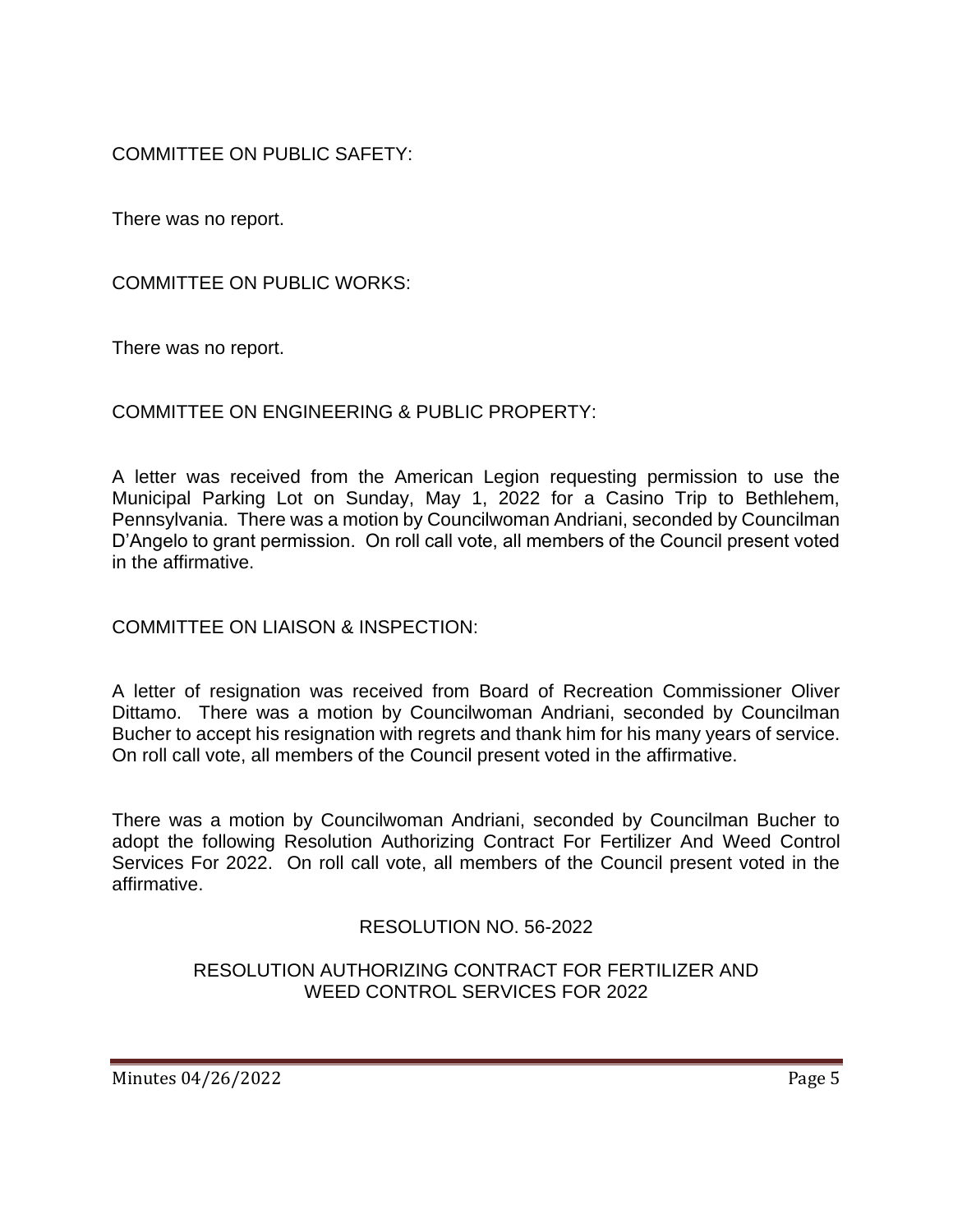WHEREAS, the Superintendent for the Borough of Totowa Department of Public Works has recommended the Borough of Totowa implement a fertilization and weed control treatment program for the Borough of Totowa Municipal Complex grounds, the Board of Recreation property and our recreational parks and fields; and

WHEREAS, the Borough of Totowa Department of Public Works did solicit proposals for these lawn maintenance services; and

WHEREAS, Lawn Doctor, 10 Park Place, Butler, New Jersey 07405 has submitted a proposal dated March 8, 2022 to provide the necessary fertilization and weed control services in the amount of \$13,855.00, a copy of which is on file in the office of the Borough of Totowa Municipal Clerk; and

WHEREAS, the Superintendent for the Borough of Totowa Department of Public Works has reviewed the proposal and recommended the Borough of Totowa implement the five (5) step treatment plan recommended in the proposal; and

WHEREAS, pursuant to the applicable New Jersey State laws, the authorization of this service will not exceed the public bidding threshold and may be authorized without public bidding.

NOW, THEREFORE, BE IT RESOLVED, that the Mayor and Council of the Borough of Totowa do hereby authorize the Borough of Totowa to enter into a contract with Lawn Doctor for lawn maintenance services for the Borough of Totowa Municipal Complex grounds, the Board of Recreation property and our recreational fields and parks in the amount of \$13,855.00.

BE IT FURTHER RESOLVED, that the Mayor and Council of the Borough of Totowa do hereby authorize the Municipal Clerk and Superintendent for the Department of Public Works to execute any and all necessary instruments relating thereto.

There was a motion by Councilwoman Andriani, seconded by Councilman Bucher to adopt the following Resolution Fixing The Fee Schedule For The Totowa Municipal Swimming Pool For 2022. On roll call vote, all members of the Council present voted in the affirmative.

# RESOLUTION NO. 57-2022

## RESOLUTION FIXING THE FEE SCHEDULE FOR THE TOTOWA MUNICIPAL SWIMMING POOL FOR 2022

Minutes 04/26/2022 **Page 6**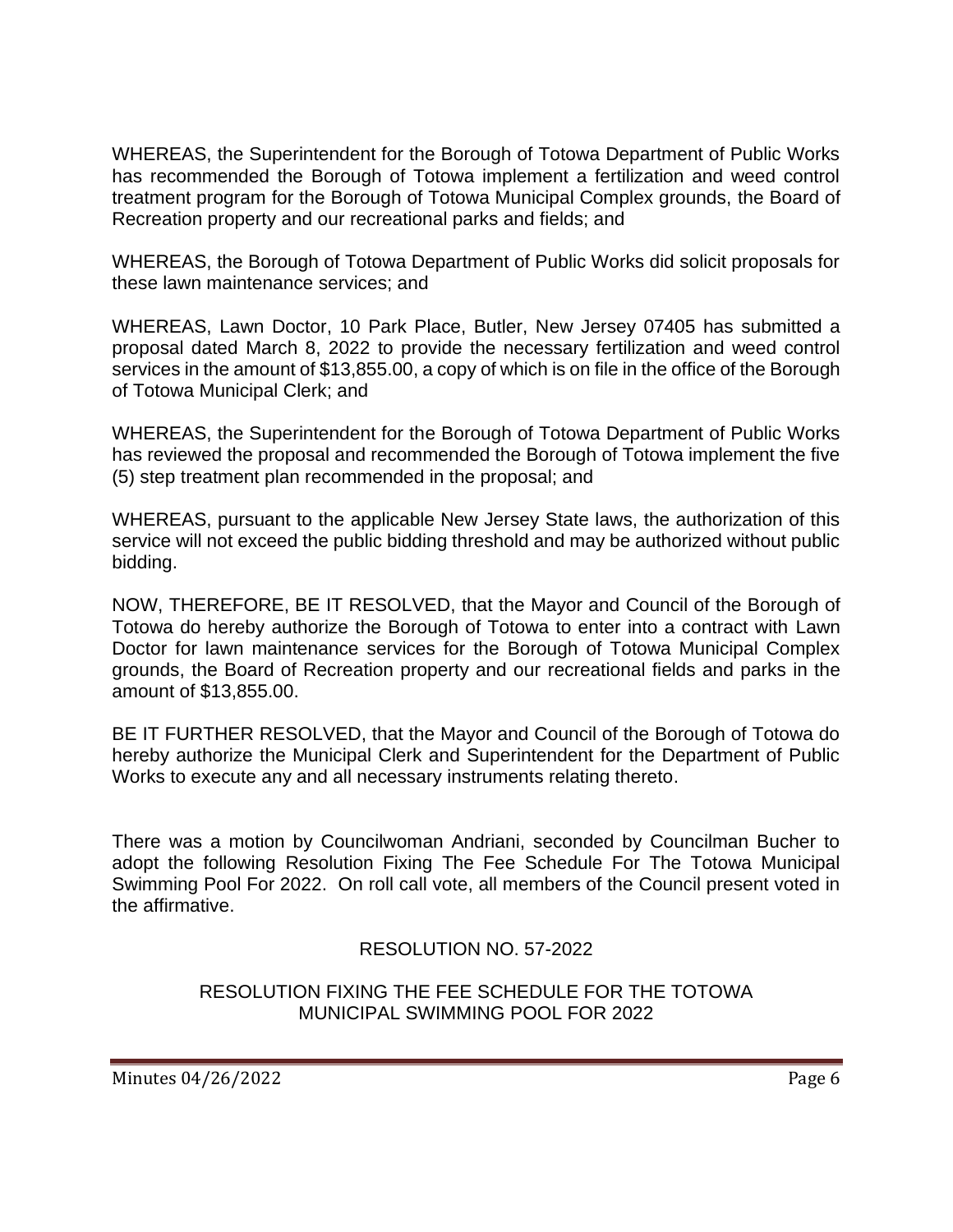WHEREAS, the Mayor and Council of the Borough of Totowa pursuant to the Code of the Borough of Totowa, Chapter 367 entitled "Swimming Pools", Article I, "Municipal Pool" and any amendments thereto, is authorized to annually establish the "fees" for the Totowa Municipal Swimming Pool; and

WHEREAS, the Mayor and Council of the Borough of Totowa after conferring with the Board of Recreation and for good cause shown has approved the following 2022 Fee schedule for the Totowa Swimming Pool, to wit:

|                                                | 2022 Fee Schedule              |                                                     |  |
|------------------------------------------------|--------------------------------|-----------------------------------------------------|--|
|                                                | <b>ENTIRE</b><br><b>SEASON</b> | WEEKNIGHTS (FROM 5 PM)/<br><b>WEEKENDS/HOLIDAYS</b> |  |
| <b>FAMILY</b>                                  | \$520.00                       | \$385.00                                            |  |
| <b>SENIOR CITIZEN</b><br>$(Age 62^*$ or older) | \$100.00                       | \$75.00                                             |  |
| <b>SINGLE</b><br>(Age 18* or older)            | \$310.00                       | \$235.00                                            |  |
| <b>CHILDREN</b><br>(Ages 4-17**)               | \$110.00                       | \$85.00                                             |  |

\* Age at time of registration. \*\* Must be purchased with any other package.

Family is defined as an adult couple or 1 or 2 legal guardians plus unmarried children under 21 as of 6/18/2022 or under 26 as of 6/18/2022 and a full-time student who resides in the same residence.

A \$100.00 discount will be applied to the entire season rate for families who register for the pool and also register their children for Summer Camp with the Borough of Totowa Board of Recreation Camp. (Camp receipt must be shown when registering for the 2022 Pool Season in order for the discount to be applied.)

WHEREAS, the Mayor and Council of the Borough of Totowa after conferring with the Board of Recreation and for good cause has also approved the following half-price rates for volunteers of the Borough of Totowa Fire Department and First Aid Squad; to wit: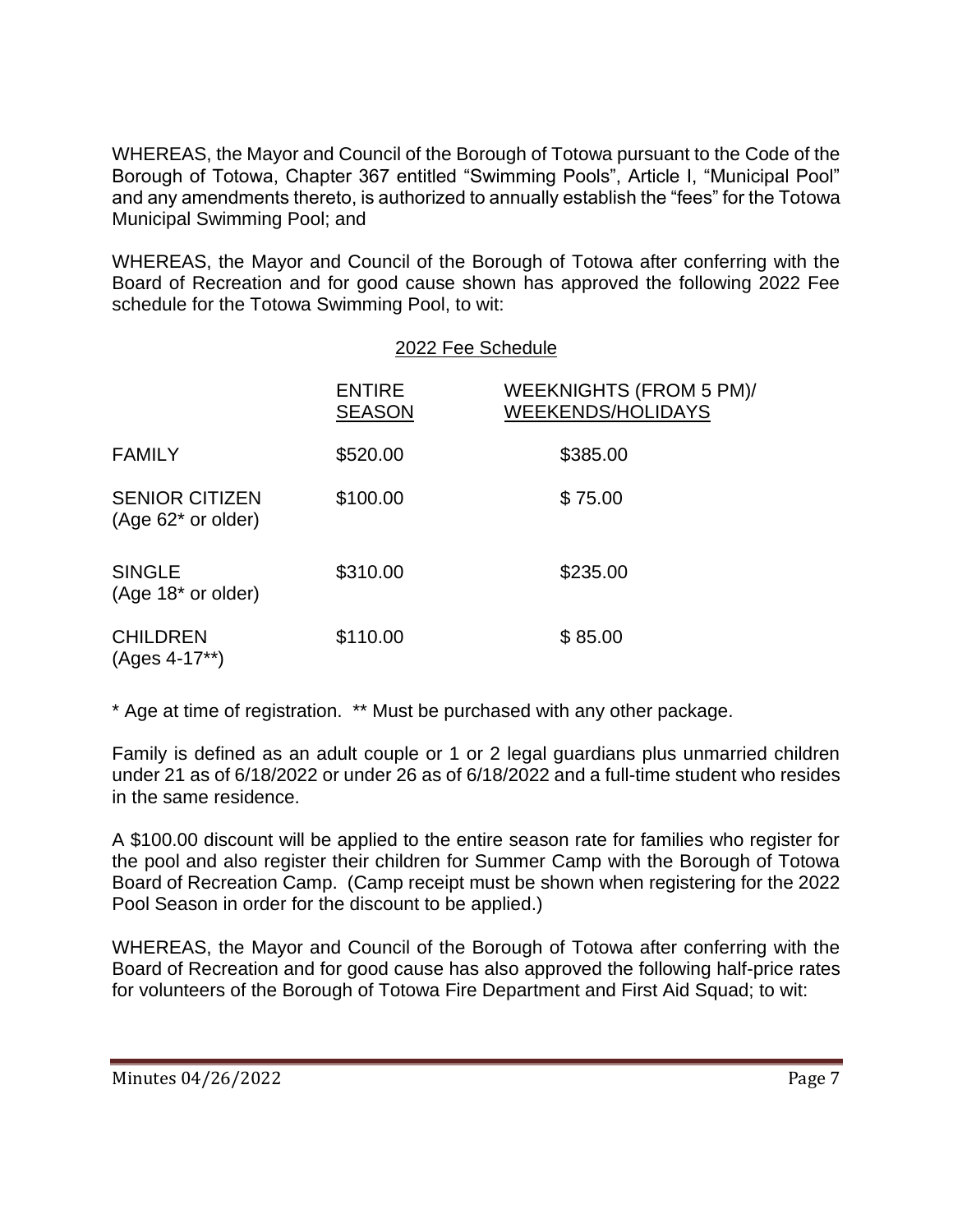## 2022 Fee Schedule For Volunteers

|                                                 | <b>ENTIRE</b><br><b>SEASON</b> | WEEKNIGHTS (FROM 5 PM)/<br><b>WEEKENDS/HOLIDAYS</b> |
|-------------------------------------------------|--------------------------------|-----------------------------------------------------|
| <b>FAMILY</b>                                   | \$265.00                       | \$200.00                                            |
| <b>SENIOR CITIZEN</b><br>(Age 62* or Older)     | \$50.00                        | \$40.00                                             |
| <b>SINGLE</b><br>(Age 18 <sup>*</sup> or Older) | \$160.00                       | \$120.00                                            |
| <b>CHILDREN</b><br>(Ages 4-17**)                | \$60.00                        | \$50.00                                             |

\* Age at time of registration. \*\* Must be purchased with any other package.

\*\*Refunds will not be given once the pool has opened for the season.

#### Guest Fees-

| Under 4 Years of Age as of June 1st         | Free    |
|---------------------------------------------|---------|
| Age 4 and $up$ – Per Person                 | \$10.00 |
| 5 Pass Books Purchased on Registration Days | \$40.00 |

In addition to the fees established above, the following fees shall be put into effect for 2022 for special events:

| <b>Totowa Members</b>              | \$100.00           |
|------------------------------------|--------------------|
| (Plus \$5.00 for each non-member)  |                    |
| <b>Totowa Non-Members</b>          | \$150.00           |
| (Plus \$5.00 for every non-member) |                    |
| <b>Special Events</b>              | $$5.00$ per person |

NOW, THEREFORE, BE IT RESOLVED, that the Mayor and Council of the Borough of Totowa has adopted the aforementioned Fee Schedule for the Totowa Swimming Pool for 2022.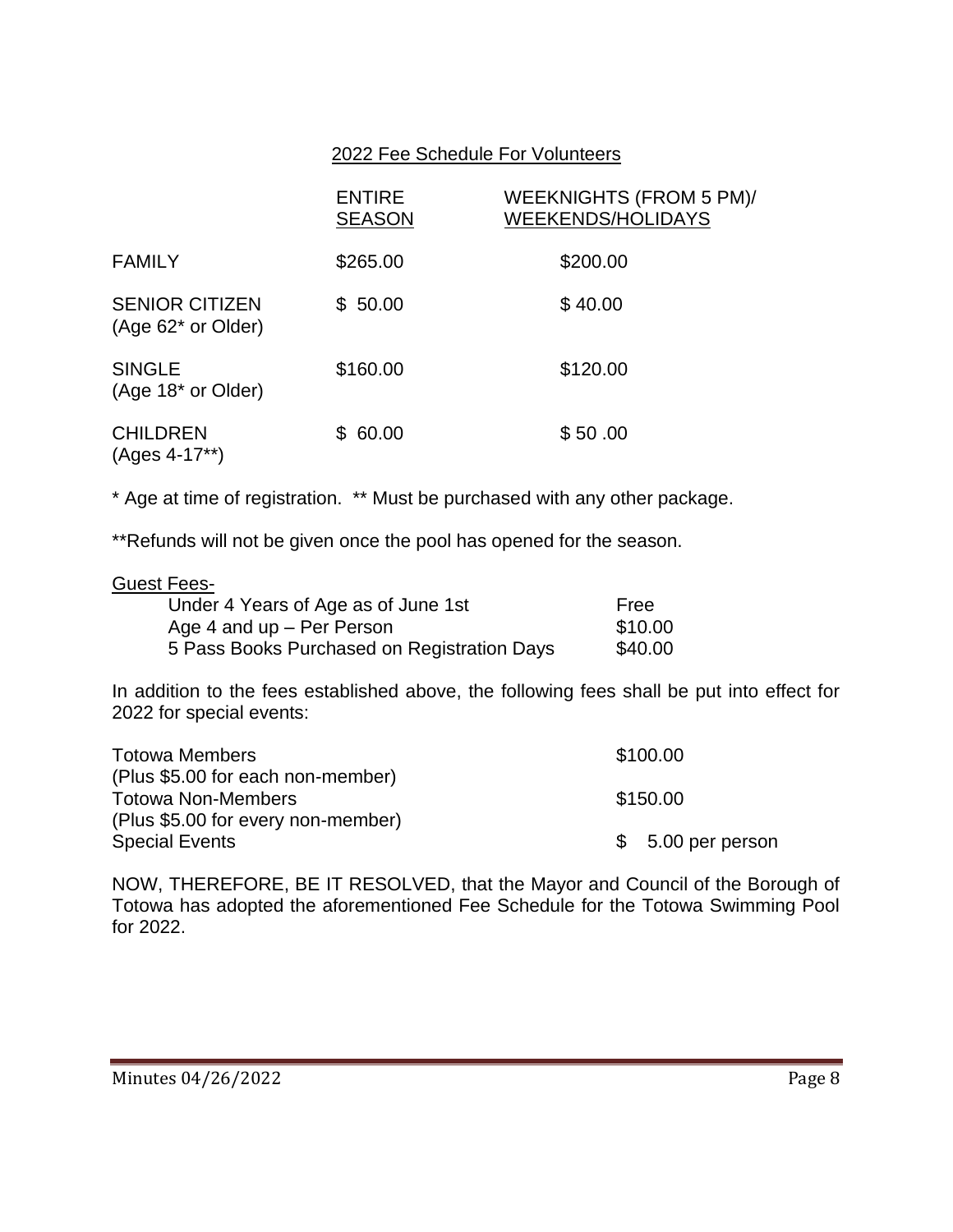There was a motion by Councilwoman Andriani, seconded by Councilman Bucher to adopt the following Resolution Fixing The Fee Schedule For The Totowa Board Of Recreation Summer Camp For 2022. On roll call vote, all members of the Council present voted in the affirmative.

# RESOLUTION NO. 58-2022

#### RESOLUTION FIXING THE FEE SCHEDULE FOR THE TOTOWA BOARD OF RECREATION SUMMER CAMP FOR 2022

WHEREAS, the Borough of Totowa Board of Recreation hosts an annual summer camp for the youth of the community; and

WHEREAS, the camp season for 2022 will run from Monday, June 27, 2022 through Friday, August 5, 2022; and

WHEREAS, the Mayor and Council of the Borough of Totowa after conferring with the Board of Recreation and for good cause shown has approved the following 2022 Fee schedule for the Board of Recreation Summer Camp, to wit:

## 2022 Fee Schedule\*

| One Child              | \$250.00 |
|------------------------|----------|
| Two Children           | \$455.00 |
| Three or More Children | \$565.00 |

\*Refunds will not be given once summer camp has started.

NOW, THEREFORE, BE IT RESOLVED, that the Mayor and Council of the Borough of Totowa has adopted the aforementioned Fee Schedule for the Board of Recreation Summer Camp for 2022.